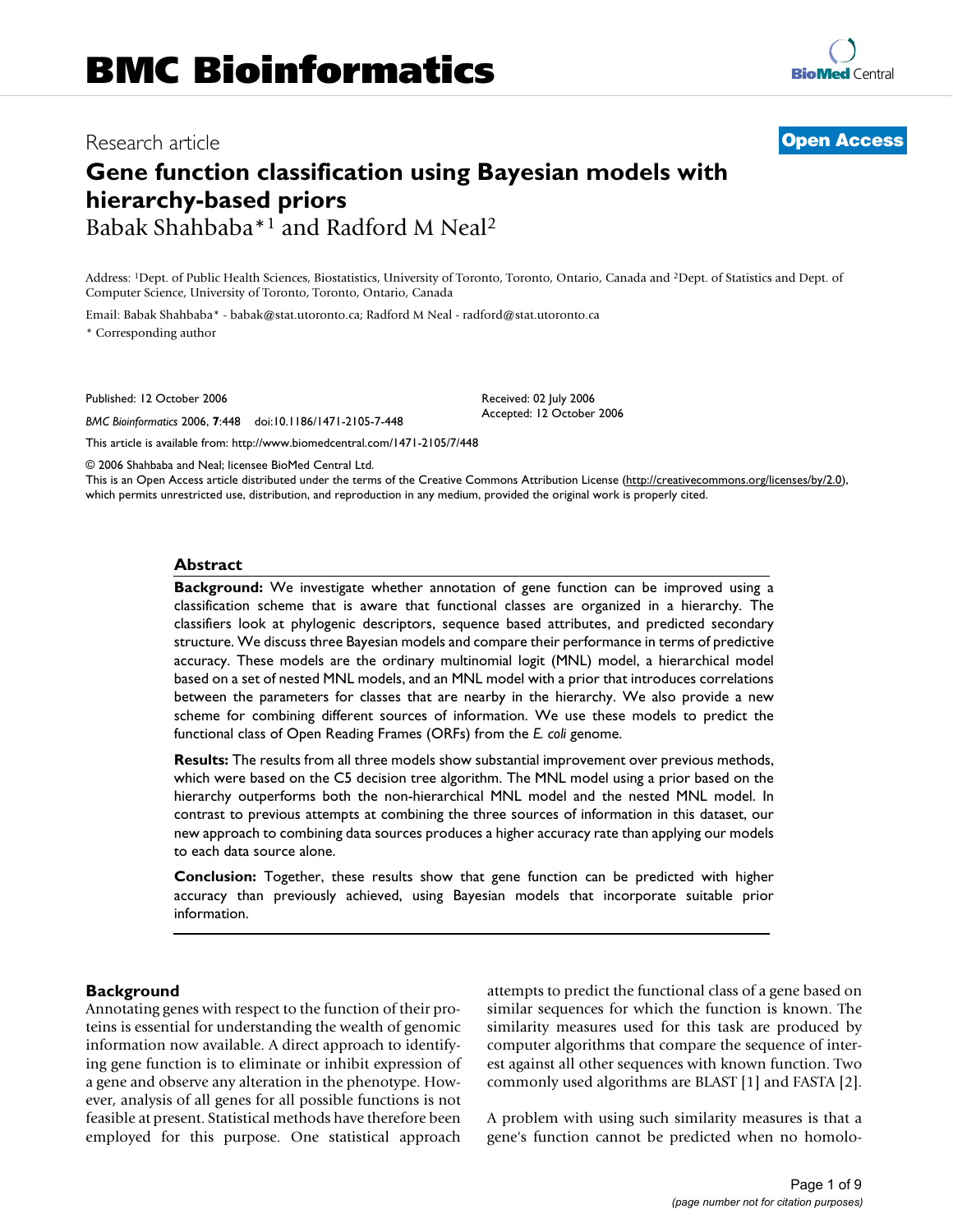gous gene of known function exists. To improve the quality and coverage of prediction, other sources of information can be used. For example, King *et al*. [3] used a variety of protein sequence descriptors, such as residue frequency and the predicted secondary structure (the structure of hydrogen bonding between different residues within a single polypeptide chain). DeRisi *et al*. [4], Eisen *et al*., [5] and Brown *et al*. [6] used gene expression data, on the assumption that similarly expressed genes are likely to have similar function. Marcotte *et al*. [7] recommended an alternative sequence-based approach that regards two genes as similar if they are together in another genome. Deng *et al*. [8] predict the function of genes from their network of physical interactions. To address some of the problems associated with similarity-based methods, such as their non-robustness to variable mutation rates [9,10], annotation of protein sequences using phylogenetic information has been suggested by some authors (e.g.,  $[5,11,12]$ ). In this approach, the evolutionary history of a specific protein, captured by a phylogenetic tree, is used for annotating that protein [5].

The above-mentioned sources of data can be used separately, or as proposed by several authors (e.g., [3,13,14]), they can be combined within a predictive model. A variety of statistical and machine learning techniques for making such predictions have been used in functional genomics. These include neighbourhood-count methods [15], support vector machines [6], and Markov random fields [8]. A common feature of these models is that they treat classes as unrelated entities without any specific structure.

The assumption of unrelated classes is not always realistic. As argued by Rison *et al*. [16], in order to understand the overall mechanism of the whole genome, the functional classes of genes need to be organized according to the biological processes they perform. For this purpose, many functional classification schemes have been proposed for gene products. The first such scheme was recommended by Riley [17] to catalogue the proteins of *Escherichia coli*. Since then, there have been many attempts to provide a standardized functional annotation scheme with terms that are not limited to certain types of proteins or to specific species. These schemes usually have a hierarchical structure, which starts with very general classes and becomes more specific in lower levels of the hierarchy. In some classification hierarchies, such as the Enzyme Commission (EC) scheme [18], levels have semantic values [16]. For example, the first level of the EC scheme represents the major activities of enzyme like "transferaces" or "hydrolases". In some other schemes, like the ones considered here, the levels do not have any uniform meaning. Instead, each division is specific to the parent nodes. For instance, if the parent includes "metabolism" functions, the child nodes could be the metabolism of "large" or

"small" molecules. Rison *et al*. [16] surveyed a number of these structures and compared them with respect to their resolution (total number of function nodes), depth (potential of the scheme for division into subsets) and breadth (number of nodes at the top level).

All these hierarchies provide additional information that can be incorporated into the classification model. The importance of using the hierarchy in classification models has been emphasized by many authors (e.g., [19-21]). One approach for modelling hierarchical classes is to decompose the classification model into nested models, one for each node of the hierarchy. Goodman [22] showed that using nested models can significantly reduce the training time of maximum entropy-based language models and results in slightly lower perplexities. He illustrated his approach using a word labelling problem, and recommended that instead of predicting words directly, we first predict the class to which the word belongs, and then predict the word itself. Weigend *et al*. [23] also used a two-level hierarchical model for document classification. They evaluated their model on the Reuters-22173 corpus and showed significant improvement, especially for rare classes. For text classification, McCallum *et al*. [24] proposed a hierarchical naive Bayes model that smoothes parameter estimates of a child node by shrinking toward its parents in order to obtain more robust parameter estimates. More recently, new hierarchical classification models based on large margin principles, specifically support vector machines (SVM), have been proposed [25-29]. Dekel *et al*. [26] introduced a large margin hierarchical classification model that uses the sum of parameters along the tree for classifying cases to the end nodes. These parameters are estimated based on a set of classifiers that assign cases to the intermediate nodes. Cai and Hoffmann [27] suggested a similar approach based on the generalization of multiclass SVM.

Many approaches to using the hierarchy of gene functions have been proposed. Eisner *et al*. [30] build multiple binary classifiers with training sets modified according to Gene Ontology (GO). For each classifier associated with a node, they regard a gene as a positive example if it belongs to that node, and as a negative example if it does not belong to the node, or to the node's ancestors and descendants.

Barutcuoglu *et al*. [31] also use a set of independent classifiers, whose predictions are combined using a Bayes network defined based on the GO hierarchy. In the methods recommended by both [30] and [31], the individual classifiers are built independently. Although the classifiers are modified to become consistent, it is more natural to model classes simultaneously. Many authors have shown that learning a set of related tasks at the same time will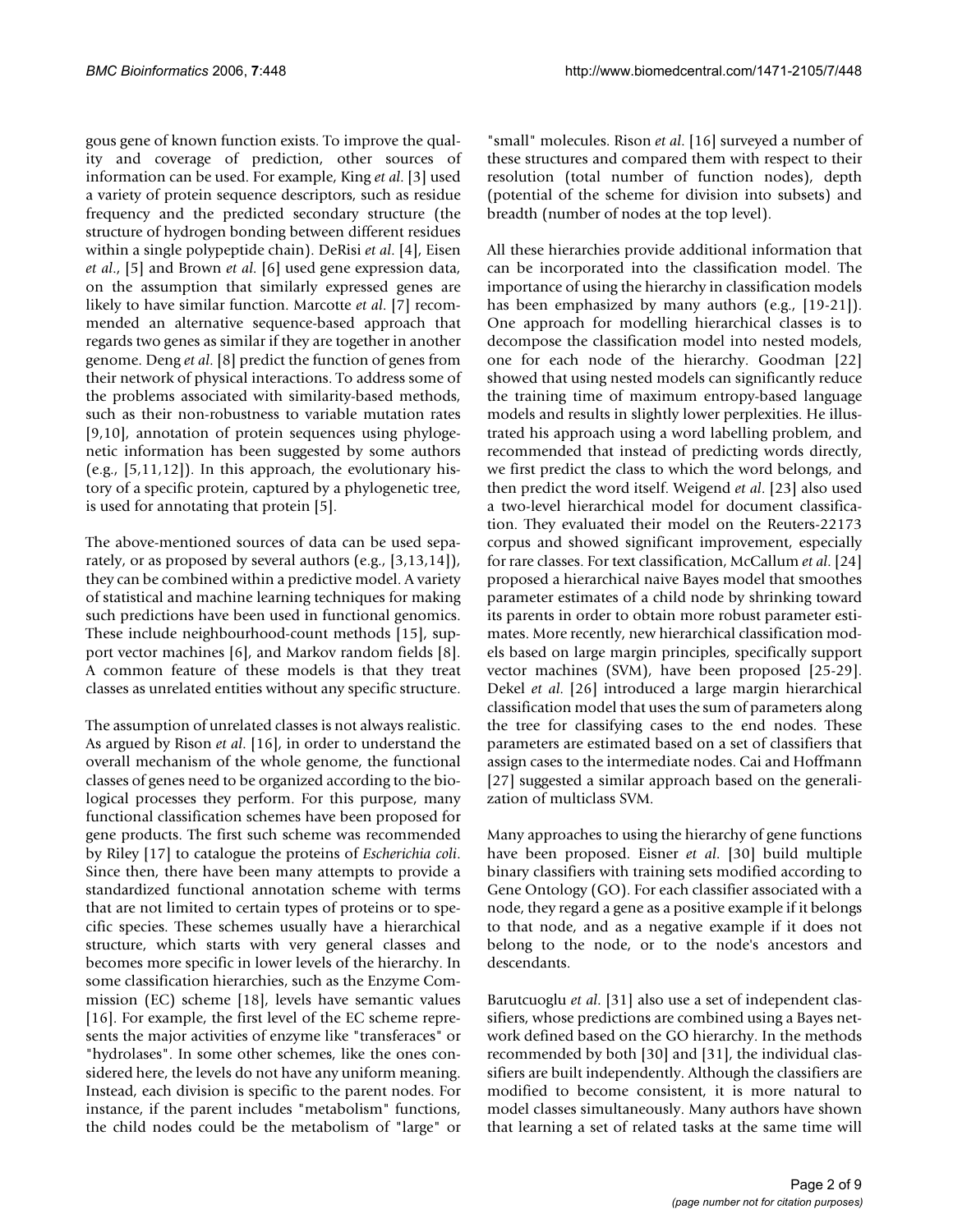improve the performance of models (e.g., [32,33]). King *et al*. [3] attempted to use the additional information from the hierarchical structure of gene functional classes by simply using different decision tree models for each level of the hierarchy. Clare and King [34] investigated a modified decision tree model, in which assignment of a functional class to a node in the decision tree implies membership of all its parent classes. They evaluated this method based on *Saccharomyces cerevisiae* data and found that the modified version is sometimes better than the non-hierarchical model and sometimes worse. Blockeel *et al*. [35] suggested an alternative modification of decision trees for hierarchical classification models. Their model uses a distance-based measure, where distances are derived from the hierarchy. Struyf *et al*. [36] followed the same idea but advocated a different distance measure, which is easier to interpret and is guaranteed to be positive. They evaluated their approach based on different datasets available for *Saccharomyces cerevisiae*, and showed that their model has better precision than the hierarchical C4.5 model proposed by [34].

In a previous paper [37], we introduced an alternative Bayesian framework for modelling hierarchical classes. This method, henceforth called corMNL, uses a Bayesian form of the multinomial logit model (MNL), with a prior that introduces correlations between the parameters for classes that are nearby in the tree. We also discussed an alternative hierarchical model that uses the hierarchy to define a set of nested multinomial logit models, which we refer to as treeMNL. In this paper, we apply these methods (described further below in the methods section) to the gene function classification problem.

# **Results and discussion**

We used our Bayesian MNL, treeMNL and corMNL models to predict the functional class of Open Reading Frames (ORFs) from the *E. coli* genome. *E. coli* is a good organism for testing our method since many of its gene functions have been identified through direct experiments. We used the pre-processed data provided by [3]. This dataset contains 4289 ORFs identified by [38]. Only 2122 of these ORFs, for which the function was known in 2001, are used in our analysis. The functional hierarchy for these proteins is provided by [39]. This hierarchy has three levels, with the most general classes at level 1 and the most specific classes at level 3. For example, lipoate-protein ligase A (lplA) belongs to class 'Macromolecule metabolism' at level 1, to class 'Macromolecule synthesis, modification' at level 2, and to class 'Lipoprotein' at level 3. After excluding categories 0 and 7 at level 1, the data we used had 6 level 1 categories, 20 level 2 categories, and 146 level 3 categories.

Since 2001 many additional gene functions have been determined by direct experiment (see [40]). However, we use the same dataset as [3], with the same split of data into the training set (1410 ORFs) and test set (712 ORFs), in order to produce comparable results. King *et al*. [3] further divided the training set into two subsets and used one subset as validation data to select a subset of rules from those produced by the C5 algorithm based on the other part of the training set. Our Bayesian methods do not require a validation set, so we did not subdivided the training set.

The covariates are based on three different sources of information: phylogenic descriptors, sequence based attributes, and predicted secondary structure. Following [3], we refer to these three sources of data as SIM, SEQ and STR respectively. Attributes in SEQ are largely based on composition of residues (i.e., the number of residues of type *R*) and of pairs of residues (i.e., the number of residue pairs of types *R* and *S*) in a sequence. There are 933 such attributes (see Table 1 in [3]). Information in SIM (see Table 2 in [3]) and STR (see Table 3 in [3]) is derived based on a PSI-BLAST (position-specific iterative BLAST) search with parameters  $e = 10$ ,  $h = 0.0005$ ,  $j = 20$  from NRProt 05/10/99 database. King *et al*. [3] used the Inductive Logic Programming (ILP) algorithm known as Warmr [41] to produce binary attributes based on the identified frequent patterns (1 if the pattern is present and 0 otherwise) in SIM and STR data. The rules created by Warmr and their corresponding attributes can be found at [42]. There are 13799 such attributes generated for SIM and 18342 attributes for STR. As described below in the methods section, we reduced the dimensionality for each dataset using Principal Component Analysis (PCA). We used 100 components for SEQ, 100 components for STR, and 150 components for SIM.

**Table 1: Comparison of models based on their predictive accuracy (%) using each data source separately.**

| Accuracy (%)    | SEO     |         |         | <b>STR</b> |         |         | <b>SIM</b> |         |         |
|-----------------|---------|---------|---------|------------|---------|---------|------------|---------|---------|
|                 | Level I | Level 2 | Level 3 | Level I    | Level 2 | Level 3 | Level I    | Level 2 | Level 3 |
| <b>Baseline</b> | 42.56   | 21.21   | 8.15    | 42.56      | 21.21   | 8.15    | 42.56      | 21.21   | 8.15    |
| <b>MNL</b>      | 60.25   | 33.99   | 20.93   | 50.98      | 25.14   | 15.87   | 69.10      | 45.79   | 30.76   |
| treeMNL         | 59.27   | 34.13   | 18.26   | 52.67      | 27.39   | 16.29   | 67.70      | 45.93   | 30.34   |
| corMNL          | 61.10   | 35.96   | 21.21   | 52.81      | 27.95   | 16.71   | 70.51      | 47.19   | 30.90   |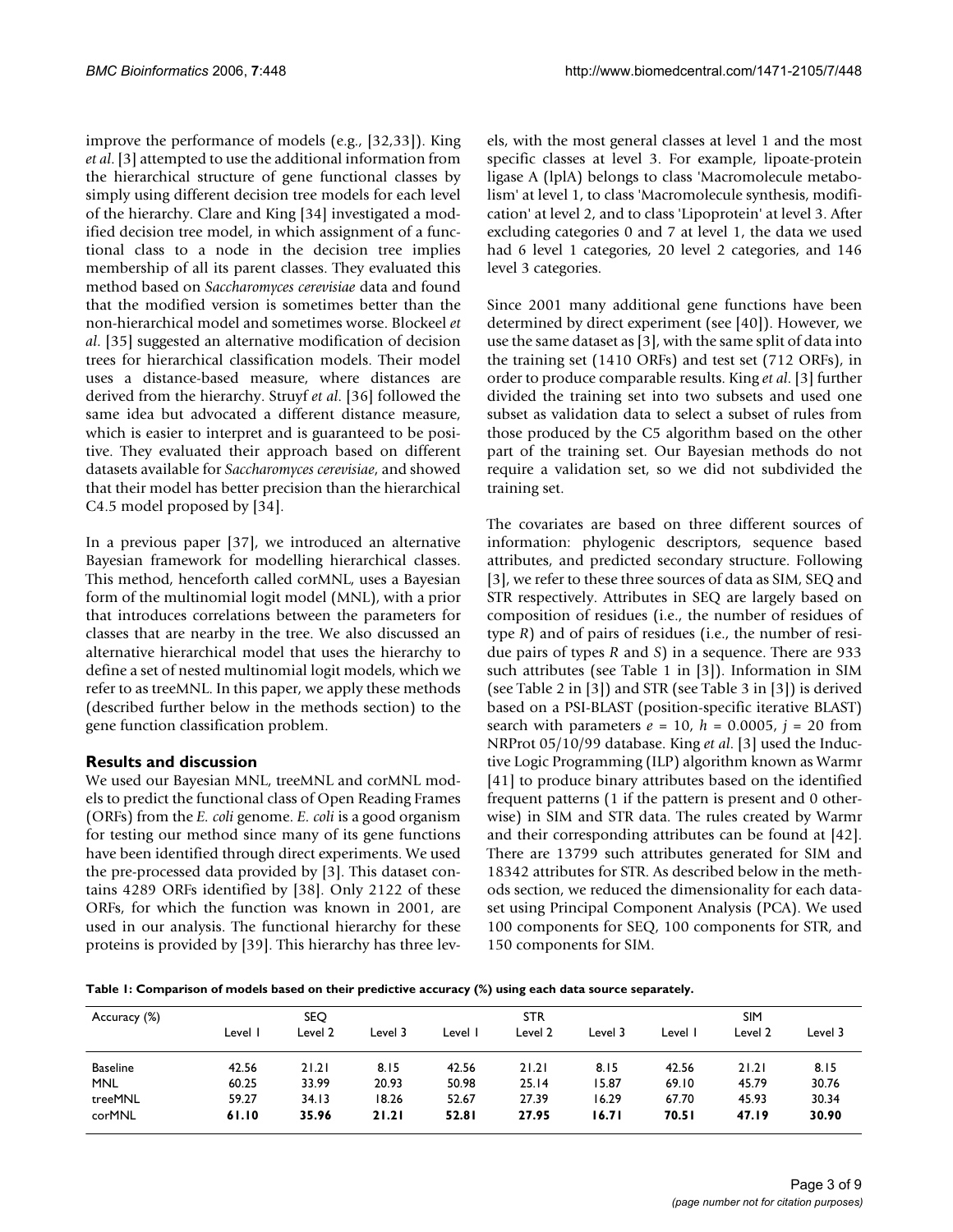| Accuracy (%) | <b>SEQ</b>      |                 |                | <b>STR</b>      |                |                | <b>SIM</b>    |                 |                 |
|--------------|-----------------|-----------------|----------------|-----------------|----------------|----------------|---------------|-----------------|-----------------|
|              | Level I<br>(20) | Level 2<br>(18) | Level 3<br>(4) | Level I<br>(10) | Level 2<br>(1) | Level 3<br>(5) | Level<br>(29) | Level 2<br>(26) | Level 3<br>(16) |
| C5           | 64              | 63              | 4 I            | 59              | 44             | 17             | 75            | 74              | 69              |
| <b>MNL</b>   | 81              | 79              | 88             | 83              | 100            | 67             | 96            | 90              | 84              |
| treeMNL      | 81              | 76              | 70             | 70              | 86             | 69             | 95            | 87              | 84              |
| corMNL       | 84              | 82              | 89             | 83              | 100            | 73             | 97            | 90              | 82              |

**Table 2: Comparison of models based on their predictive accuracy (%) for specific coverage (%) provided in parenthesis. The C5 results and the coverage values are from [3].**

Table 1 compares the three models with respect to their accuracy of prediction at each level of the hierarchy. In this table, level 1 corresponds to the top level of the hierarchy, while level 3 refers to the most detailed classes (i.e., the end nodes). For level 3, we use a simple 0/1 loss function and minimize the expected loss by assigning each test case to the end node with the highest posterior predictive probability. We could use the same predictions for measuring the accuracy at levels 1 and 2, but to improve accuracy, we instead make predictions based on the total posterior predictive probability of nodes at level 1 and level 2.

To provide a baseline for interpreting the results, for each task we present the performance of a model that ignores the covariates and simply assigns genes to the most common category at the given level in the training set.

As we can see in Table 1, corMNL outperforms all other models. For the SEQ dataset, MNL performs better than treeMNL. Compared to MNL, the corMNL model achieves a slightly better accuracy at level 3 and more marked improvements at level 1 and level 2. For the STR dataset, both hierarchical models (i.e., treeMNL and corMNL) outperform the non-hierarchical MNL. For this dataset, corMNL has a slightly better performance than treeMNL. For the SIM dataset, the advantage of using the corMNL model is more apparent in the first and second levels.

For analysing these datasets, King *et al*. [3] used a decision tree model based on the C5 algorithm. They selected sets of rules that had an accuracy of at least 50% with the coverage of at least two correct examples in the validation set. In Table 2, we compare the accuracy of our models to

those of [3]. In order to make the results comparable, we used the same coverage values as they used. Coverage is defined as the percentage of test cases for which we make a confident prediction. In a decision tree model, these test cases can be chosen by selecting rules that lead to a specific class with high confidence. For our models, we base confidence on posterior predictive probability, which is defined as the expected probability of each class with regard to the posterior distribution of model parameters. We assign each test case to a class with the maximum posterior predictive probability. The higher this probability, the more confident we are in classifying the case. We rank the test cases based on how high the highest probability is, and for a coverage of *g*, we classify only the top *g* percent of genes. In Table 2, the coverage values are given in parenthesis. All three of our models discussed here substantially outperform the decision tree model. Overall, corMNL has better performance than MNL and treeMNL.

In an attempt to improve predictive accuracy, King *et al*. [3] combined the three datasets (SEQ, STR and SIM). Although one would expect to obtain better predictions by combining several sources of information, their results showed no additional benefit compared to using the SIM dataset alone. We also tried combining datasets in order to obtain better results. Initially, we used the principal components which we found individually for each dataset, and kept the number of covariates contributed from each data source the same as before. Principal components from each dataset were scaled so that the standard deviation of the first principal component was 1. We did this to make the scale of variables from different data sources comparable while preserving the relative importance of principal components within a dataset.

**Table 3: Accuracy (%) of models on the combined dataset with and without separate scale parameters. Results using SIM alone are provided for comparison.**

| Accuracy (%) | SIM only |         |         | Combined dataset single scale parameter |         |         | Combined dataset separate scale parameters |         |         |
|--------------|----------|---------|---------|-----------------------------------------|---------|---------|--------------------------------------------|---------|---------|
|              | Level    | Level 2 | Level 3 | Level I                                 | Level 2 | Level 3 | Level                                      | Level 2 | Level 3 |
| <b>MNL</b>   | 69.10    | 45.79   | 30.76   | 69.66                                   | 48.88   | 32.02   | 70.65                                      | 49.16   | 33.71   |
| treeMNL      | 67.70    | 45.93   | 30.34   | 68.26                                   | 46.63   | 30.34   | 68.82                                      | 46.63   | 31.74   |
| corMNL       | 70.5 I   | 47.19   | 30.90   | 71.49                                   | 49.30   | 32.87   | 72.75                                      | 49.16   | 34.4I   |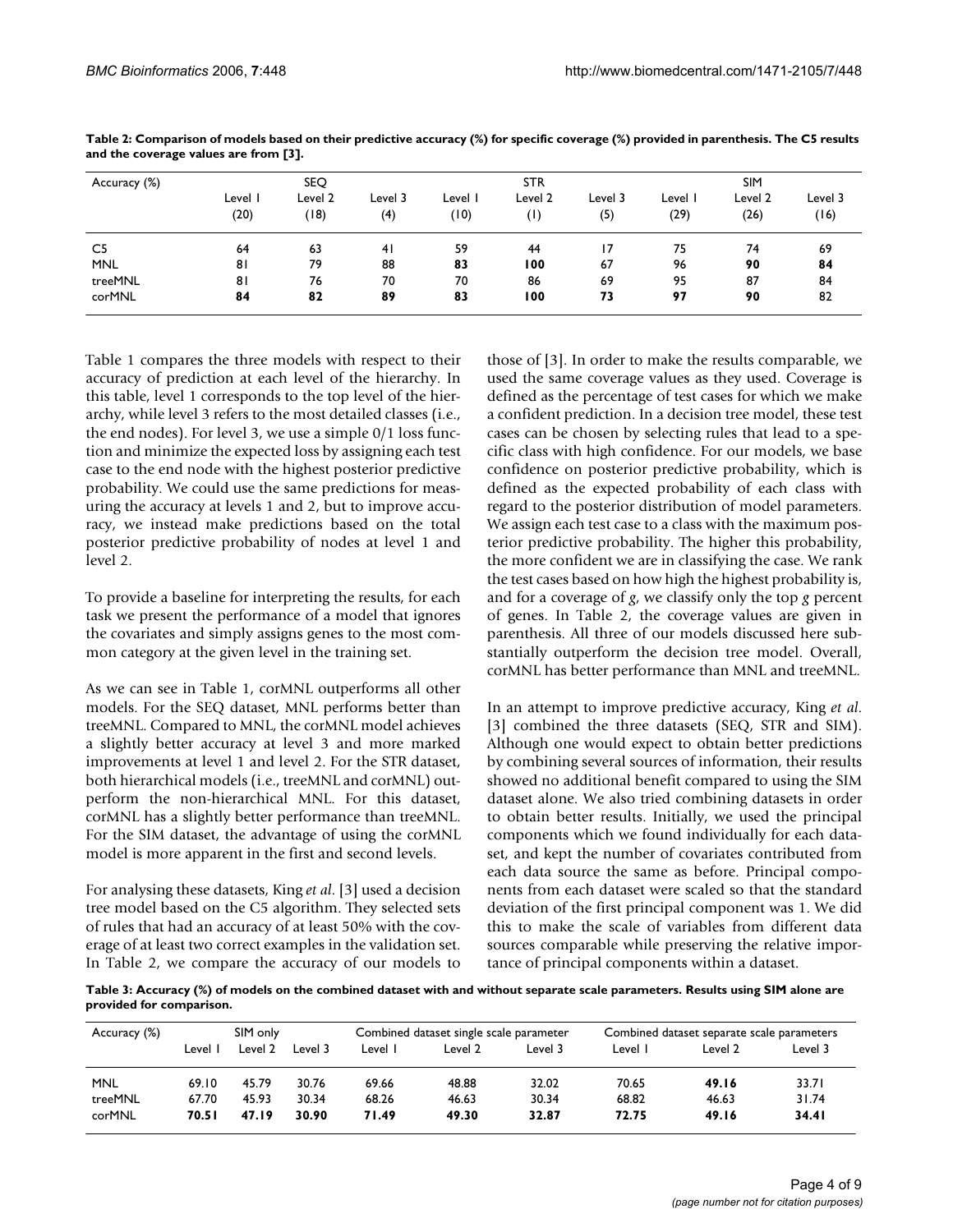Using the combined dataset, all our models provided better predictions, although the improvement was only marginal for some predictions. We speculated that some of the covariates may become redundant after combining the data (i.e., are providing the same information). One may often obtain better results by removing redundancy and reducing the number of covariates. To examine this idea, we kept the number of principal components from SIM as before (i.e., 150) but only used the first 25 principal components from SEQ and STR. The total number of covariates was therefore 200. Reducing the number of covariates from SEQ and STR may also prevent them from overwhelming the covariates from SIM, which is the most useful single source. This strategy led to even higher accuracy rates compared to when we used the SIM dataset alone. The results are shown in Table 3 (middle section). It is worth noting that when SEQ and STR are used alone, using 25 principal components (rather than 100 before) results in lower accuracy (results not shown).

To improve the models even further, we tried an alternative strategy in which different sources of data are combined such that their relative weights are automatically adjusted. As we can see in Table 3 (right section), this strategy, which is described in more detail in the methodology section, resulted in further improvements in the performance of the models. We also examined this approach with larger numbers of covariates. We found that when we increased the number of principal components for SEQ and STR back to the original 100, the accuracy of predictions mostly remained the same, though a few dropped slightly.

In practice, we might be most interested in genes whose function can be predicted with high confidence. There is a trade-off between predictive accuracy and the percentage of the genes we select for prediction (i.e., coverage). Table 4 shows this trade-off for results on the test set from the corMNL model applied to the combined dataset. In this table, the accuracy rates for different coverage values are provided. As we can see, our model can almost perfectly classify 10% of the genes in the test set.

Finally, we trained the corMNL model on all ORFs with known function to annotate the function of unknown

**Table 4: Predictive accuracy (%) for different coverage values (%) of the corMNL model using all three sources with separate scale parameters.**

| Accuracy (%) | Coverage (%) |    |    |    |    |     |  |  |
|--------------|--------------|----|----|----|----|-----|--|--|
|              | 5            | 10 | 20 | 50 | 90 | 100 |  |  |
| Level I      | 100          | 98 | 96 | 92 | 76 | 73  |  |  |
| Level 2      | 100          | 98 | 96 | 71 | 53 | 49  |  |  |
| Level 3      | 100          | 97 | 80 | 52 | 36 | 34  |  |  |

ORFs. Many of these ORFs, whose function was previously unknown, have been recently annotated using direct biological experiments. However, since the functional ontology of *E. coli* genome (provided by the Riley group) has changed over time, it is not possible to compare our results directly. King *et al*. [40] also faced this problem. They evaluated their predictions manually for a subset of ORFs. We present our predictions for the same set of ORFs [see Additional file 1]. We use the MultiFun Classification System [43] to obtain the function(s) associated with each ORF through direct experiments.

For many of these ORFs, our prediction is closely related to the confirmed function. For example, we classified *yojH* (b2210) hierarchically as "Metabolism of small molecules" at the first level, "Degradation of small molecules" at the second level, and "Carbon compounds" at the third level. Through a direct experiment, the function of this gene was classified as "Metabolism", "Energy metabolism (carbon)", and "Tricarboxylic acid cycle", at levels 1, 2, and 3 respectively. In some cases, such as *ybhO* (b0789), there is an exact match between our prediction (Macromolecule metabolism : Macromolecule synthesis : Phospholipids) and the function provided by MultiFun (Metabolism : Macromolecule (cellular constituent) biosynthesis : Phospholipid). For some other cases, although our prediction does not exactly match the functions provided by MultiFun Classification System, the results are comparable up to the first or second level of the hierarchy. For example, we predicted that *ydeD* (b1533) is "Transport/binding proteins" and belongs to "ABC superfamily". Direct experiment also show that in fact this gene does belongs to the "Transport" group, however, it is more specifically in the "Major Facilitator Superfamily" (MFS) class instead of ABC. The comparison of our predictions with MultiFun Classification System is not always as straightforward as the examples provided above. For instance, we predicted *bfd* (b3337) to be in the "Metabolism of small molecules : Energy metabolism, carbon : Anaerobic respiration" categories. The hierarchical function provided by MultiFun is "Cell processes : Adaptation to stress : Fe aquisition". At the first glance, these two seem to be unrelated. However, it is known that oxygen induces stress and results in enormous changes in *E. coli* [44,45]. *E. coli* adapts to this environmental change by switching from aerobic respiration (which is its preferred metabolic mode) to anaerobic respiration. More detailed examination of these predictions will be needed to definitively evaluate performance.

Our predictions for ORFs of unknown function (in 2001) are available online at [46]. In this website, we also provide the combined dataset for *E. coli*, and the MATLAB programs for MNL, treeMNL and corMNL along with their respective outputs for the test set.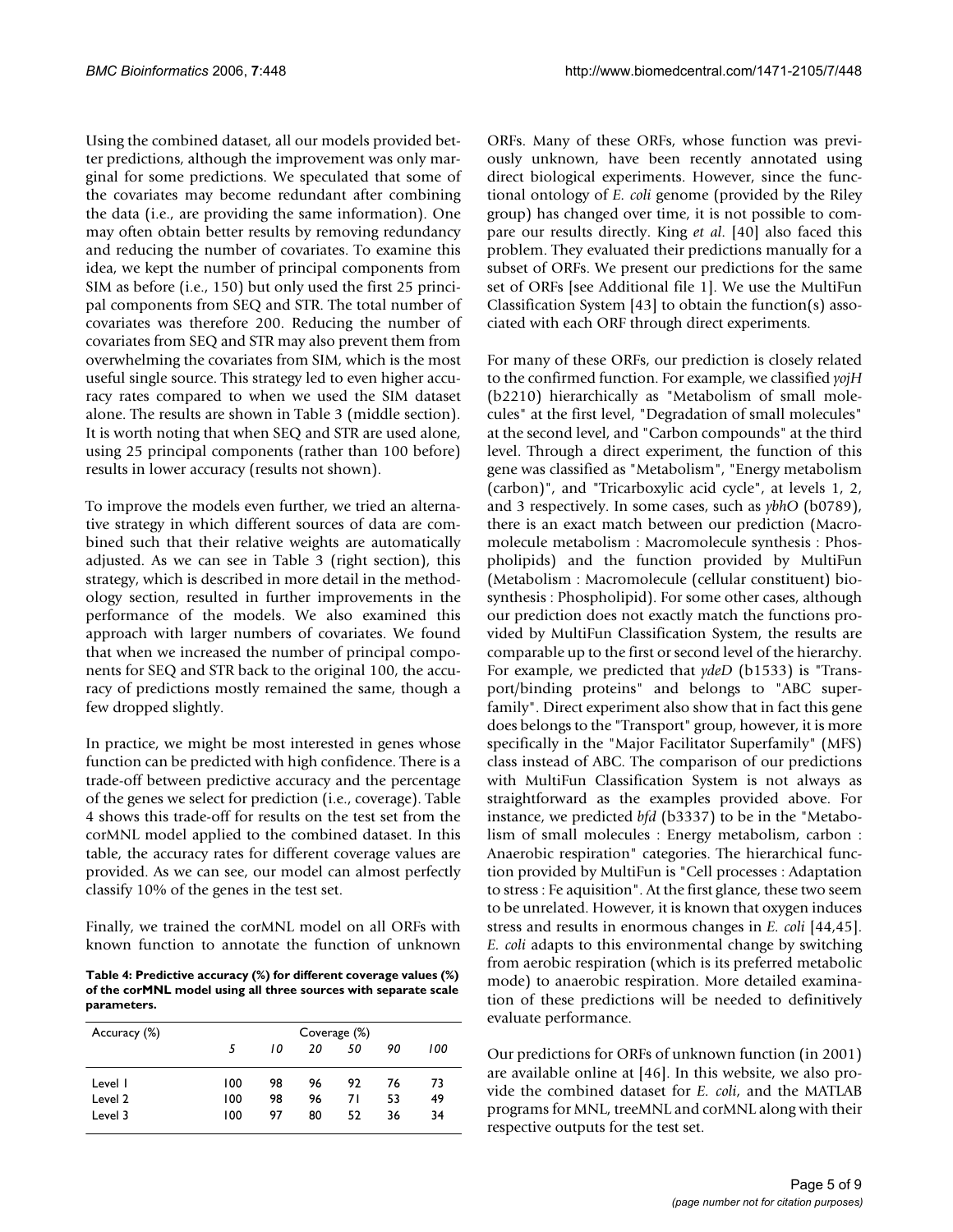# **Conclusion**

In this paper, we investigated the use of hierarchical classification schemes to perform functional annotation of genes. If the hierarchy provides any information regarding the structure of gene function, we would expect this additional information to lead to better prediction of classes. To examine this idea, we compared three Bayesian models: a non-hierarchical MNL model, a hierarchical model based on nested MNL, referred to as treeMNL, and our new corMNL model, which is a form of the multinomial logit model with a prior that introduces correlations between the parameters of nearby classes. We found corMNL provided better predictions in most cases. Moreover, we introduced a new approach for combining different sources of data. In this method, we use separate scale parameters for each data source in order to allow their corresponding coefficients have appropriately different variances. This approach provided better predictions compared to other methods.

While our emphasis in this paper was on the importance of using hierarchical schemes in gene classification, we also showed that even the non-hierarchical Bayesian MNL model outperforms previous methods that used the C5 algorithm. Overall, our results are encouraging for the prospect of accurate gene function annotation, and also illustrate the utility of a Bayesian approach with problemspecific priors. For our experiments, we used the pre-processed datasets provided by [3], who used the Warmr [41] algorithm to generate binary attributes. It is conceivable that the accuracy of predictions can be further improved by using other data processing methods. Similarly, it is possible that a method other than our use of PCA might be better for reducing dimensionally before doing classification.

In the *E. coli* dataset we used here, each ORF was assigned to only one function. In the more recent classification system provided by Riley's group [43], ORFs may belong to more than one class. For such problems, one can modify the likelihood part of the models described here so that if a training case belongs to several classes, its contribution to the likelihood is calculated based on the sum of probabilities of those classes.

The functional hierarchies considered here are simple tree-like structures. There are other hierarchical structures that are more complex than a tree. For example, one of the most commonly used gene annotation schemes, known as Gene Ontology (GO), is implemented as a directed acyclic graph (DAG). In this structure a node can have more than one parent. Our method, as it is, cannot be applied to these problems, but it should be possible to extend the idea of summing coefficients along the path to the class in order to allow for multiple paths.

Our approach can also be generalized to problems where the relationship among classes can be described by more than one hierarchical structure. For these problems, different hyperparameters can be used for each hierarchy and predictions can be made by summing the parameters in branches from all these hierarchies.

# **Methods**

In this section, we first explain our models using a simple hierarchy for illustration. Consider Figure 1, which shows a hierarchical classification problem with four classes. By ignoring the hierarchy, a simple multinomial logit (MNL) can be used for classifying cases to one of the four classes. If the class for a case is denoted by *y*, and the covariates for this case are *x*, then the MNL model is

$$
P(\gamma = j \mid x, \alpha, \beta) = \frac{\exp(\alpha_j + x\beta_j)}{\sum_{j'=1}^4 \exp(\alpha_{j'} + x\beta_{j'})}
$$

For each class *j* (for *j* = 1, ..., 4), there is an intercept  $\alpha$ <sub>*i*</sub> and a vector of *p* unknown parameters β*<sup>j</sup>* , where *p* is the number of covariates in *x*. The inner product of these parameters with the covariate vector is shown as *x*β*<sup>j</sup>* .

Alternatively, we can use the hierarchy to decompose the classification model into nested models (e.g., MNL). For example, in Figure 1, class 1 can be modeled as the product of two independent MNL models:

$$
P(y = 1 | x) = P(y \in \{1, 2\} | x) \times P(y \in \{1\} | y \in \{1, 2\}, x)
$$

We refer to models in which the tree structure is used to define a set of nested MNL models as treeMNL.

For modelling hierarchical classes, we propose a Bayesian MNL with a prior that introduces correlations between the parameters of nearby classes. Our model, called corMNL, includes a vector of parameters,  $\phi$ , for each branch in the hierarchy (Figure 1). We assign objects to one of the end nodes using an MNL model whose regression coefficients for class *j* are represented by the sum of the parameters for all the branches leading to that class. Sharing of common parameters (from common branches) introduces prior correlations between the parameters of nearby classes in the hierarchy. This way, we can better handle situations in which these classes are hard to distinguish. In Figure 1, parameter vectors denoted as  $\phi_{11}$  and  $\phi_{12}$  are associated with branches in the first level, and  $\phi_{21}$ ,  $\phi_{22}$ ,  $\phi_{31}$  and  $\phi_{32}$ with branches in the second level. We assign objects to one of the end nodes using an MNL model with regression coefficients  $\beta_1 = \phi_{11} + \phi_{21}$ ,  $\beta_2 = \phi_{11} + \phi_{22}$ ,  $\beta_3 = \phi_{12} + \phi_{31}$  and  $\beta_4 = \phi_{12} + \phi_{32}$  for classes 1, 2, 3 and 4 respectively. Note that the intercept parameters, <sup>α</sup>*<sup>j</sup>* , are not treated hierarchically.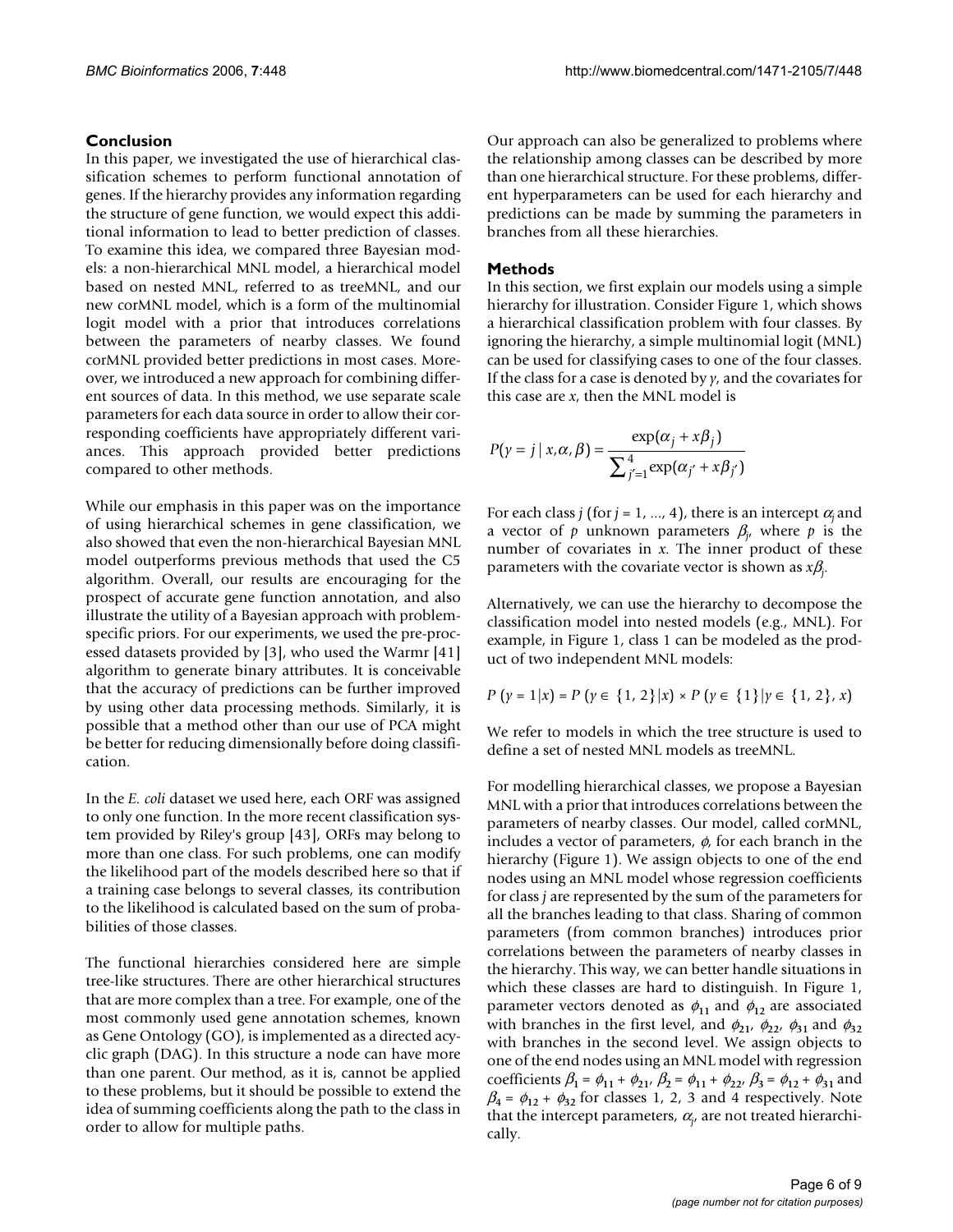

**The corMNL model for a simple hierarchy**. The coeffcient parameter for each class is a sum of parameters at different levels of the hierarchy.

We first used these models (i.e., MNL, treeMNL and corMNL) to predict gene function using each data source (SIM, STR and SEQ) separately. Since the numbers of covariates in these datasets are large, we applied Principal Component Analysis (PCA). Prior to applying PCA, the variables were centred to have mean zero, but they were not rescaled to have variance one. We selected the first *p* components with the highest eigenvalues. The cutt-off, *p*, was set based on the plot of eigenvalues against PCs (i.e., the scree plot). Since there was not a clear cut-off point at which the magnitude of eigenvalues drops sharply, the plots could only help us to narrow down the appropriate values for *p*. We decided to choose a value at the upper end of the range suggested by the scree plot. We selected 100 components from SEQ, 100 components from STR, and 150 components from SIM.

Principal components are derived solely based on the input space and do not necessarily provide the best set of variables for predicting the response variable. In order to find the relevant variables (among the principal components) for the classification task, we use the Automatic Relevance Determination (ARD) method suggested by [47]. ARD employs a hierarchical prior to determine how relevant each covariate is to classification. In the MNL model, for example, one hyperparameter, *σ*<sub>*l*</sub>, is used to control the variance of all coefficients,  $\beta_{jl}$  (*j* = 1, ..., *c*), for covariate *xl* . If a covariate is irrelevant, its hyperparameter will tend to be small, forcing the coefficients for that covariate to be near zero. We also use a set of hyperparameters,  $\tau_{j'}$  to control the magnitude of the  $\beta$ s for each class. We use a third hypeparameter,  $\xi$ , to control the overall magnitude of all  $\beta$ s. This way,  $\sigma$ <sub>c</sub> controls the relevance of covariate  $x_i$  compared to other covariates,  $\tau_i$  controls the usefulness of covariates in identifying class *j*, and  $\xi$  controls the overall usefulness of all covariates in separating all classes. The standard deviation of β*jl*is therefore equal to ξτ*<sup>j</sup>* σ*l* .

For the MNL model we used the following priors:

$$
\alpha_j |\eta \sim N(0, \eta^2)
$$
  
\n
$$
\beta_{jl} |\xi, \sigma_l, \tau \sim N(0, \xi^2 \tau_j^2 \sigma_l^2)
$$
  
\n
$$
\log(\eta) \sim N(0, 1)
$$
  
\n
$$
\log(\xi) \sim N(-3, 2^2)
$$
  
\n
$$
\log(\tau_j) \sim N(-1, 0.5^2)
$$
  
\n
$$
\log(\sigma_l) \sim N(0, 0.3^2)
$$

Since the task of variable selection is mainly performed through PCA, the ARD hyperparameters,  $\tau$ s, are given priors with fairly small standard deviation. The priors for  $\tau$ 's are set such that both small values (i.e., close to zero) and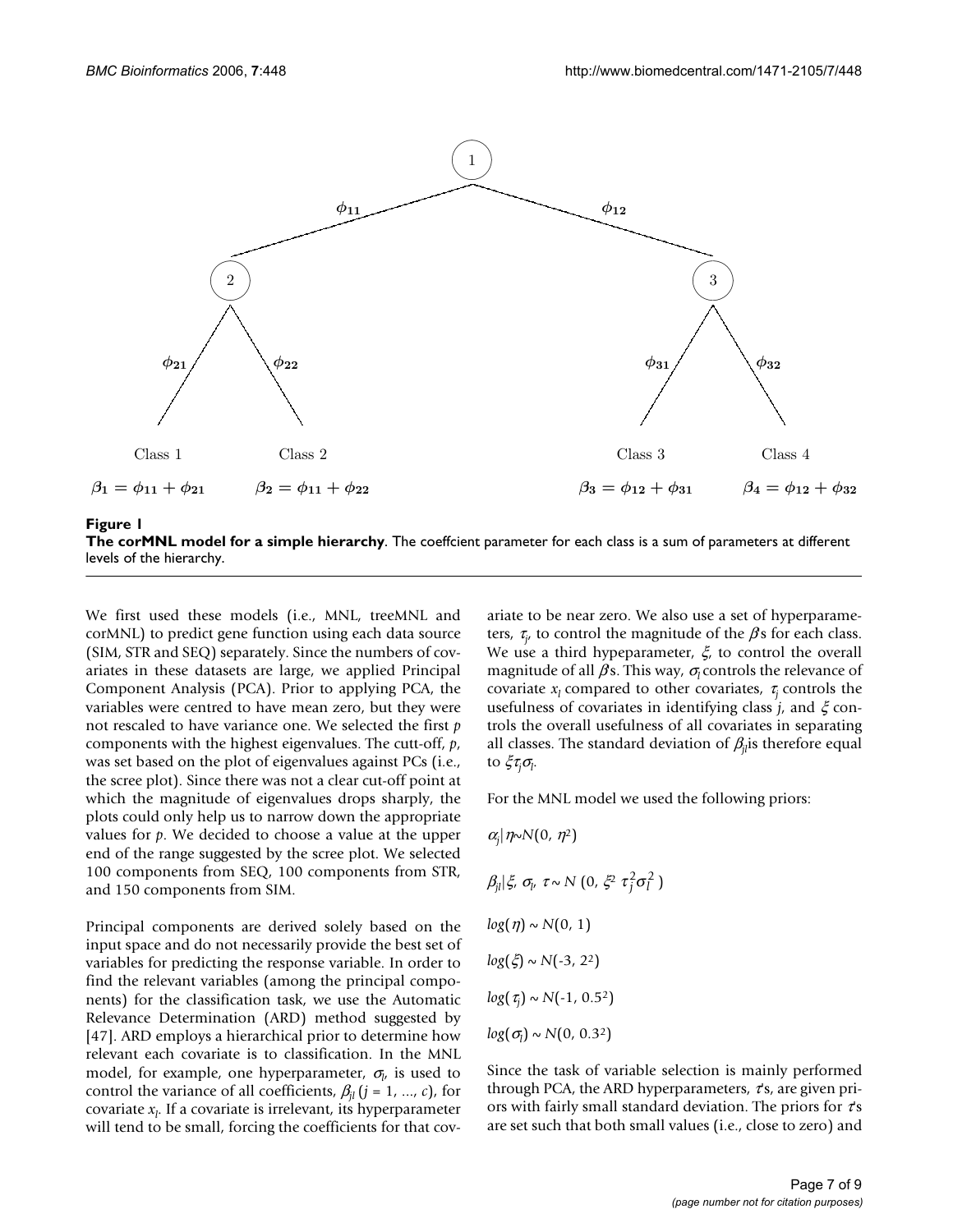large values (i.e., close to 1) are possible. The overall scale of these hyperparameters is controlled by  $\xi$ , which has a broader prior. Note that since these hyperparameters are used only in the combination ξτ*<sup>j</sup>* σ*l* , only the sum of the means for  $log(\xi)$ ,  $log(\tau_j)$ , and  $log(\sigma_l)$  really matters.

Similar priors are used for the parameters of treeMNL and corMNL. For these two models, we again used one hyperparamter,  $\sigma_{\scriptscriptstyle\!{p}}$  to control all parameters ( $\beta$ s in treeMNL,  $\phi$ 's in corMNL) related to covariate  $x_l$ . We also used one scale parameter  $\tau_k$  for all parameters related to branch *k* of the hierarchy. The overall scale of all parameters is controlled by one hyperparameter  $\xi$ . When we combine different sources of information, we sometimes used separate scale parameters, ξ, for each data source. This allows the coefficients from different sourcecs of data to have appropriately different variances in the model. This is additional to what ARD hyperparameters provide.

The setting of priors described in this paper is different from what we used in a previous paper [37], where we used one hyperparameter to control all the coefficients (regardless of their corresponding class) in the MNL model, and we used one hyperparameter to control the parameters of all the branches that share the same node in treeMNL and corMNL. The scheme used in this paper provides an additional flexibility to control  $\beta$ s. In this paper, the hyperparameters are given log-normal distributions instead of the gamma distributions used in [37]. Using gamma priors has the advantage of conjugacy and, therefore, easier MCMC sampling. However, we prefer log-normal distributions since they are more convenient for formalizing our prior beliefs.

# **Implementation**

These models are implemented using Markov chain Monte Carlo [48]. We use Hamiltonian dynamics [48] for sampling from the posterior distribution of coefficients (with hyperparameters temporarily fixed). The number of leapfrog steps was set to 50. The stepsizes were set dynamically at each iteration, based on the current values of the hyperparameters [47]. In the MNL and corMNL models, new values are proposed for all regression parameters simultaneously. Nested MNL models in treeMNL are updated separately since they are regarded as independent models. The coefficient parameters within each nested model, however, are updated at the same time.

We use single-variable slice sampling [49] to sample from the posterior distribution of hyperparameters. At each iteration, we use the "stepping out" procedure to find the interval around the current point and the "shrinkage" procedure for sampling from the interval. The initial values of the ARD hyperprameters,  $\sigma$ s, were set to the inverse of the standard deviation of their corresponding covariates. The initial values of  $\tau$ s and  $\xi$  were set to 1.

Convergence of the Markov chain simulations was assessed from trace plots of hyperparameters. We ran each chain for 5000 iterations, of which the first 1000 were discarded. Simulating the Markov chain for 10 iterations took about 2 minutes for MNL, 1 minute for treeMNL, and 3 minutes for corMNL, using a MATLAB implementation on an UltraSPARC III machine.

## **Authors' contributions**

RN conceived the study, participated in its design and helped to draft the manuscript. BS participated in the design of the study, performed the statistical analysis, and drafted the manuscript. All authors read and approved the final manuscript.

## **Additional material**

#### **Additional file 1**

*Comparison of direct functional annotaion of several ORFs (whos function was unknown in 2001) with predicted functions using our corMNL model. For each ORF, we provide its Blattner number, predicted hierarchical class (based on the older hierarchy of* E. coli*), and the corresponding class labels in the first line. The subsequent lines (in italic format) show the recent annotation of each ORF based on direct experiment. Here, SE = "Some Evidence" and NE = "No Evidence".* Click here for file

[\[http://www.biomedcentral.com/content/supplementary/1471-](http://www.biomedcentral.com/content/supplementary/1471-2105-7-448-S1.pdf) 2105-7-448-S1.pdf]

#### **Acknowledgements**

We would like to thank Ross D. King, Andreas Karwath, Amanda Clare and Luc Dehaspe for providing the processed *E. coli* datasets. We also thank Johanna Rommens for helpful discussions. This research was supported by the Natural Sciences and Engineering Research Council of Canada. Radford Neal holds a Canada Research Chair in Statistics and Machine Learning.

#### **References**

- 1. Altschul SF, Madden TL, Schaffer AA, Zhang J, Zhang Z, Miller W, Lipman DJ: **[Gapped BLAST and PSI-BLAST: a new generation of](http://www.ncbi.nlm.nih.gov/entrez/query.fcgi?cmd=Retrieve&db=PubMed&dopt=Abstract&list_uids=9254694) [protein database search programs.](http://www.ncbi.nlm.nih.gov/entrez/query.fcgi?cmd=Retrieve&db=PubMed&dopt=Abstract&list_uids=9254694)** *Nucleic Acids Research* 1997, **25:**3389-3402.
- 2. Pearson WR, Lipman DJ: **Improved tools for biological sequence comparison.** *Proceedings of the National Academy of Sciences (USA)* 1988, **85:**2444-2448.
- 3. King RD, Karwath A, Clare A, Dehaspe L: **[The utility of different](http://www.ncbi.nlm.nih.gov/entrez/query.fcgi?cmd=Retrieve&db=PubMed&dopt=Abstract&list_uids=11331239) [representations of protein sequence for predicting func](http://www.ncbi.nlm.nih.gov/entrez/query.fcgi?cmd=Retrieve&db=PubMed&dopt=Abstract&list_uids=11331239)[tional class.](http://www.ncbi.nlm.nih.gov/entrez/query.fcgi?cmd=Retrieve&db=PubMed&dopt=Abstract&list_uids=11331239)** *Bioinformatics* 2001, **17(5):**445-454.
- 4. DeRisi J, Iyer V, Brown P: **[Exploring the metabolic and genetic](http://www.ncbi.nlm.nih.gov/entrez/query.fcgi?cmd=Retrieve&db=PubMed&dopt=Abstract&list_uids=9381177) [control of gene expression on a genomic scale.](http://www.ncbi.nlm.nih.gov/entrez/query.fcgi?cmd=Retrieve&db=PubMed&dopt=Abstract&list_uids=9381177)** *Science* 1997, **278:**680-686.
- 5. Eisen M, Spellman P, Brown P, Botstein D: **Cluster analysis and display of genome-wide expression patterns.** *Proceedings of the National Academy of Sciences (USA)* 1998, **95:**14863-14868.
- 6. Brown M, Nobel GW, Lin D, Cristianini N, Walsh SC, Furey T, Ares MJ, Haussler D: **[Knowledge-based analysis of microarray gene](http://www.ncbi.nlm.nih.gov/entrez/query.fcgi?cmd=Retrieve&db=PubMed&dopt=Abstract&list_uids=10618406) [expression data by using support vector machines.](http://www.ncbi.nlm.nih.gov/entrez/query.fcgi?cmd=Retrieve&db=PubMed&dopt=Abstract&list_uids=10618406)** *Proc Natl Acad Sci USA* 2000, **97:**262-267.